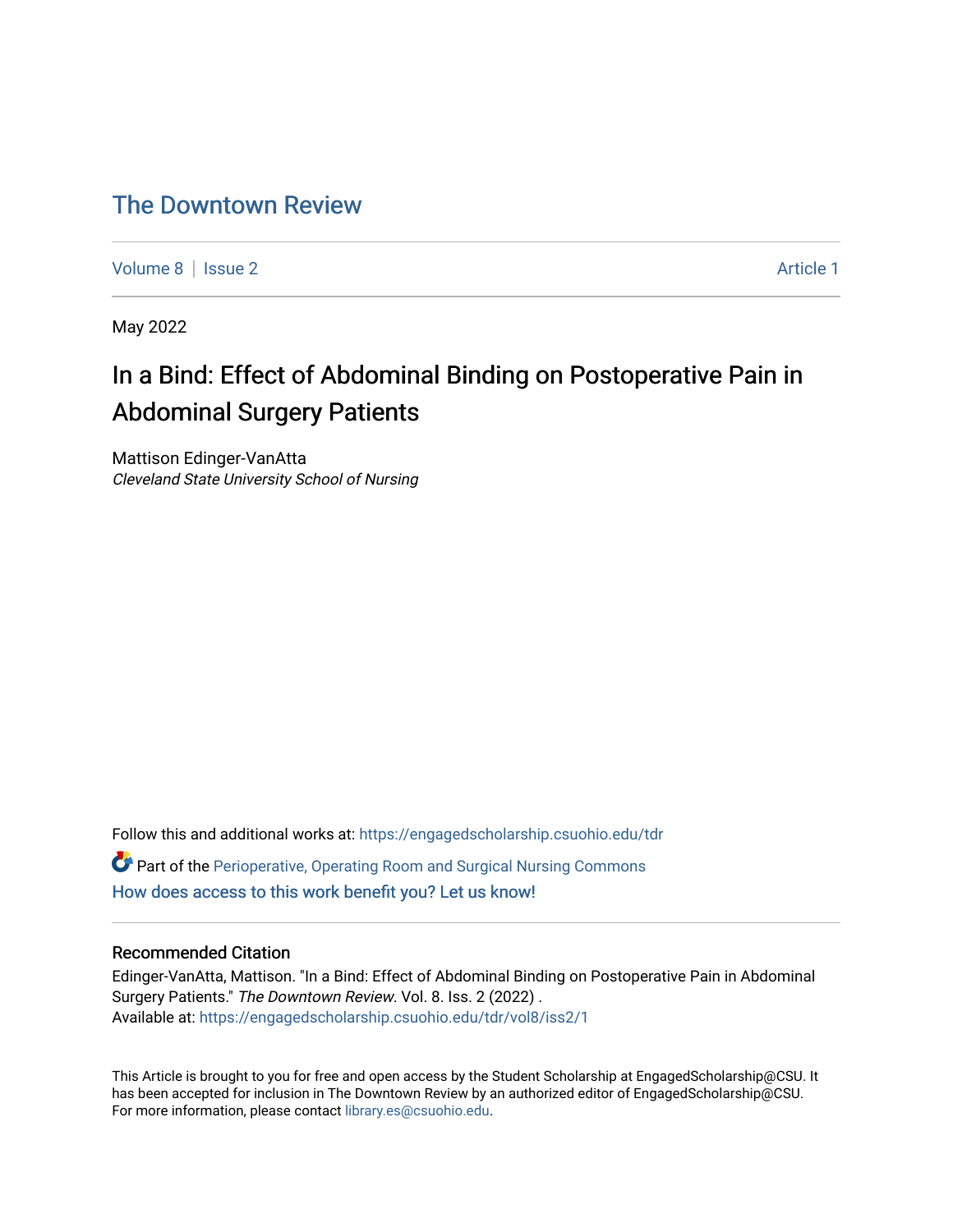# In a Bind: Effect of Abdominal Binding on Postoperative Pain in Abdominal Surgery Patients

# Cover Page Footnote

I would like to thank Dr. Mary Gergis (Cleveland State University School of Nursing) for her guidance and support throughout the completion of this project. I also thank the student reviewers of The Downtown Review for taking time to participate in and protect the all-important process of peer review.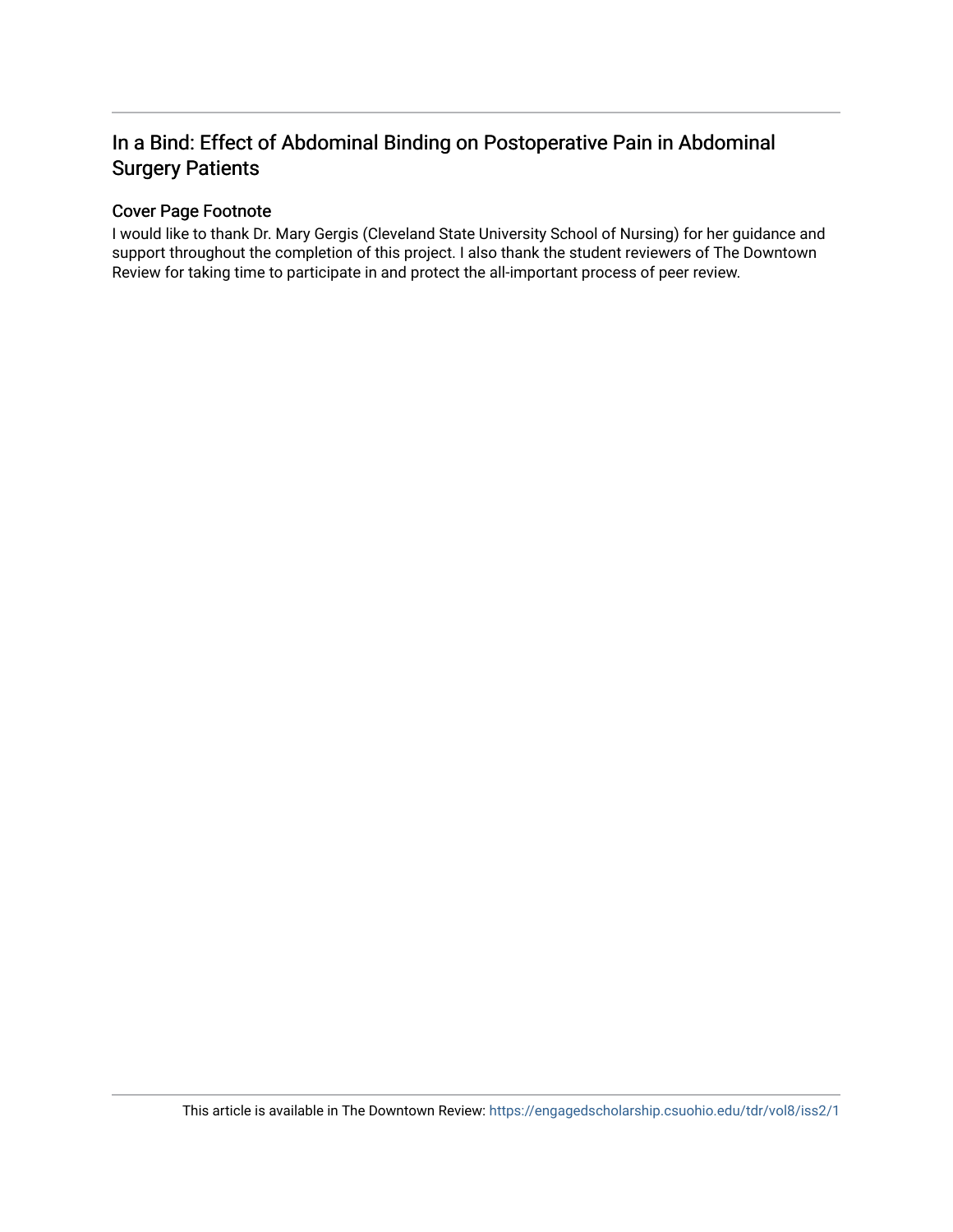In a medical field increasingly focused on treatment over prevention, surgical technologies have become more advanced and more prevalent than ever before. As a result, surgical procedures have become one of the most common reasons that patients are admitted to the hospital. The chief concern of the patient in these cases is often pain management after surgery. Poorly managed pain decreases patient satisfaction, increases anxiety, impairs rest during the healing process, and most importantly, can make the patient reluctant to participate in postoperative exercises essential to avoiding complications. Due to the increased risk for complications associated with pain, unmanaged postoperative pain can also lead to longer hospital stays, heavier financial burdens, and higher rates of mortality. Clearly, pain management is high on the priority list of postoperative outcomes for both patients and healthcare team members alike, so it is no surprise that we have seen such great innovation in this area in the past several decades. From pharmacological interventions to distraction techniques, methods of pain management are vastly diverse. One such intervention recently brought into use is the abdominal binder, often made of an elastic, Velcro-fastened band secured around the patient's abdomen to splint and compress the peri-incisional area. The use of this intervention begs the question of what the research shows on the matter: in patients who have undergone abdominal surgery, what is the effect of abdominal binders on postoperative pain? The answer, sought in this paper, will tell us whether the use of these devices for pain management in abdominal surgery patients is an effective and evidence-based nursing practice.

In collecting literature on the topic, five peer-reviewed articles were selected from databases such as *PubMed* and the *Cumulative Index for Nursing and Allied Health Literature* (*CINAHL*). Under search terms "abdominal surgery AND abdominal binder AND pain," the search was narrowed to include only peer reviewed articles published in the last five years that were either systematic reviews or randomized controlled trials and answered the research question previously stated. From the following literature analysis, it became resoundingly clear that abdominal binders are indeed effective in attenuating the postoperative pain of abdominal surgery patients, at least in some capacity. This finding was the justification for the ultimate proposed intervention this project is centered around.

## **Literature Review**

The following summarizes the findings of each of the five selected articles and identifies themes and patterns in the research as they pertain to the research question. These findings and patterns are what ultimately supports the implementation of the change in practice this project seeks to suggest.

Arici et al (2016) conducted a randomized controlled trial in which a sample size of 84 abdominal surgery patients were randomly assigned either to an intervention group or a control group. The intervention group wore an abdominal binder any time they were out of bed while in the hospital in addition to receiving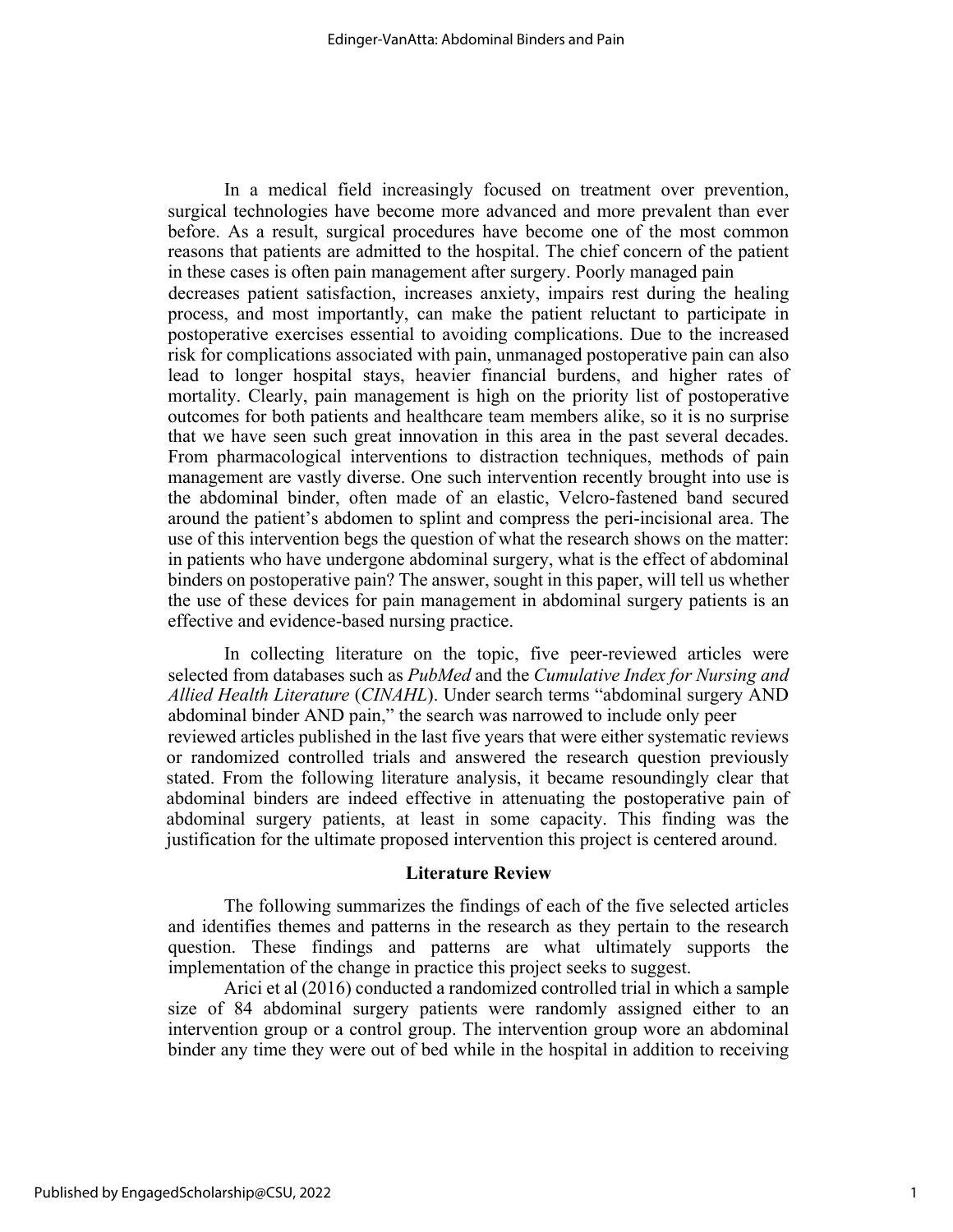standard postoperative treatment, while the control group only received this standard treatment without the elastic binder (Arici et al., p. 110). The study assessed the patients on the first, fourth, and seventh postoperative days to evaluate the effect of abdominal binding on gastrointestinal function, mobilization, pulmonary function, and acute pain (Arici et al., p. 108). Baseline measures were taken on all of these factors one day before surgery to have a basis for comparison to the postoperative outcomes. Pain status was evaluated after mobilization once the patient was seated in bed using the short-form McGill Pain Questionnaire and the visual analogue scale (Arici et al., p. 111). Overall, the McGill pain scores were higher in the control group than the intervention group on the first, fourth, and seventh postoperative day, and the pain difference in total pain scores, as well as the difference in visual analogue scores, was found to be statistically significant for all three testing days (Arici et al., pp. 114-115). Thus, this trial shows that use of an abdominal binder decreases postoperative pain in abdominal surgery patients throughout the postoperative period.

Chantawong and Charoenkwan (2021) conducted a randomized controlled trial that sought to determine the effect of elastic abdominal binders on pain and functional recovery in patients undergoing gynecological cancer surgery. This article was selected for inclusion in this review because an inclusion criterion for the trial was that the cervical, endometrial, or ovarian cancer was treated specifically via open abdominal surgery (Chantawong & Charoenkwan, p. 1). In the study, 109 patients were randomly assigned either to the intervention group, which had 56 patients that wore the elastic binder at all times during the hospitalization from the first postoperative day, or the control group, which had 53 patients that did not wear the binder. A subgroup in each of these experimental groups was also created for patients age 50 and older (Chantawong & Charoenkwan, pp. 1-2). Like the test subjects in Arici et al. (2016), standard postoperative care was provided to both groups (Chantawong & Charoenkwan, pp. 2-3). Pain was evaluated using the visual analogue scale pain score twice a day at 1000 and 1800, and these scores were averaged to represent the pain score for that day (Chantawong  $&$  Charoenkwan, p. 3). In the regular experimental groups, there were significantly higher pain scores in the control group than in the intervention group on the first and second postoperative day (Chantawong  $&$  Charoenkwan, Table 2). The intervention group had lower pain scores on the third day as well, but this was not a statistically significant difference (Chantawong  $\&$  Charoenkwan, Table 2). In the 50 and over subgroup, however, the control group had significantly higher pain scores on all three days (Chantawong & Charoenkwan, Table 2). Thus, Chantawong and Charoenkwan, unlike Arici et al., concluded that abdominal binders only conclusively had the effect of decreasing postoperative pain in the 50 and over age group. The effect for the general population was inconclusive (Chantawong & Charoenkwan, p. 9).

Ghana et al.'s (2017) randomized controlled trial included 178 patients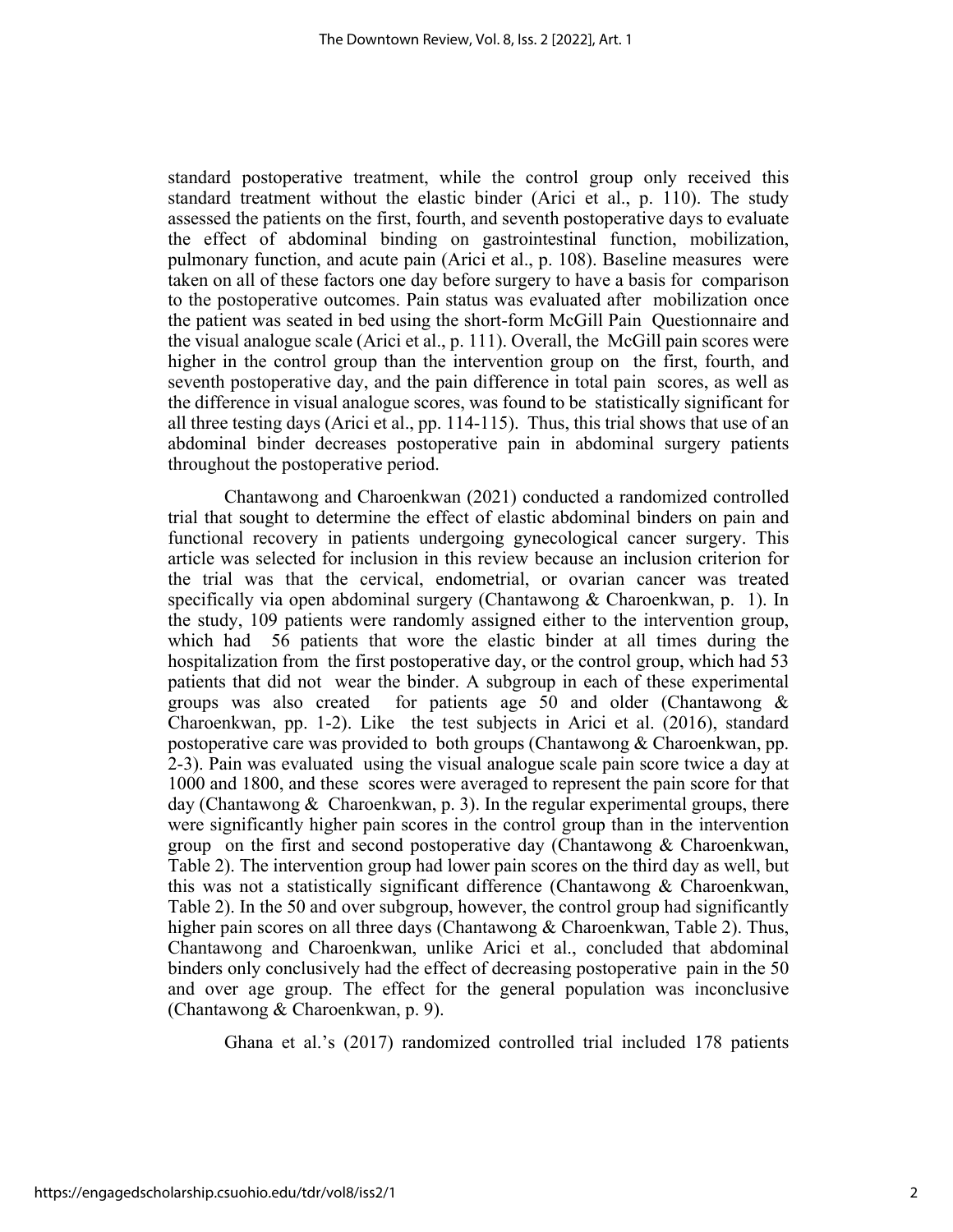undergoing non-emergency cesarean deliveries and studied the effect of abdominal binding on pain, distress, and hemoglobin and hematocrit levels. All patients received routine care before, during, and after delivery, and the participants were randomly assigned to two groups of 89 patients each to create the intervention and control groups (Ghana et al., pp. 272-273). In addition to routine care, the intervention group began wearing an elastic abdominal binder two hours after delivery and continued wearing it for two days after delivery, only removing it from 2200 to 0800 overnight (Ghana et al., p. 272). Like Arici et al. (2016) and Chantawong and Charoenkwan (2021), Ghana et al. also used the visual analogue scale to evaluate acute pain in both groups, and pain was measured directly after delivery before the binder was applied, every 6 hours thereafter for 48 hours, and 15 minutes before administration of standard analgesics (p. 272). Both groups had roughly the same pain scores directly after delivery, but as time went on and the binders were applied to the intervention group, this group showed significantly lower pain scores than the control group each time pain was assessed (Ghana et al., p. 273). Like Arici et al., Ghana et al. found that abdominal binders had the effect of decreasing postoperative pain in abdominal surgery patients, specifically those undergoing cesarean delivery (p. 275).

Ossola et al. (2021) performed a systematic review of randomized controlled trials to determine the effect of postoperative abdominal binding on pain, pulmonary function, physical activity, and comfort in patients undergoing midline laparotomy, a major abdominal surgical approach. Articles for inclusion in the study were selected from *PubMed*, *EMBASE*, and *CENTRAL* and included a "binder" and "non-binder" group of patients treated up to March 2020 (Ossola et al., p. 244). A total of 281 patients were included from all selected articles and data was available for postoperative pain on the first, third, and fifth postoperative day (Ossola et al., pp. 246-247). All studies used the visual analogue scale to assess pain (Ossola et al., p. 246). The review found that pain was lower in the "binder" group on day 1 and day 5 with no statistically significant difference in pain scores between the groups on day 3 (Ossola et al., p. 247). This systematic review concluded that abdominal binders are effective in reducing postoperative pain following midline laparotomy, but should be used as an adjunct intervention to pharmacological analgesia (Ossola et al., 2021, p. 249).

Sun et al. (2021) also conducted a systematic review on the effect of abdominal binders on postoperative pain and functional recovery in patients undergoing abdominal surgery. *PubMed*, *Embase*, *Cochrane Library*, and *PEDro*  databases were included in the review and articles published up to November 30, 2019 were selected if they included a group wearing a binder and a group not wearing a binder, much like the aforementioned trials and review (Sun et al., p. 1). A total of 1,317 patients over 14 studies were included (Sun et al., p. 1). Once again, the visual analogue scale was used to assess pain in all studies, and this was even an inclusion factor for this systematic review (Sun et al., p. 4). The review found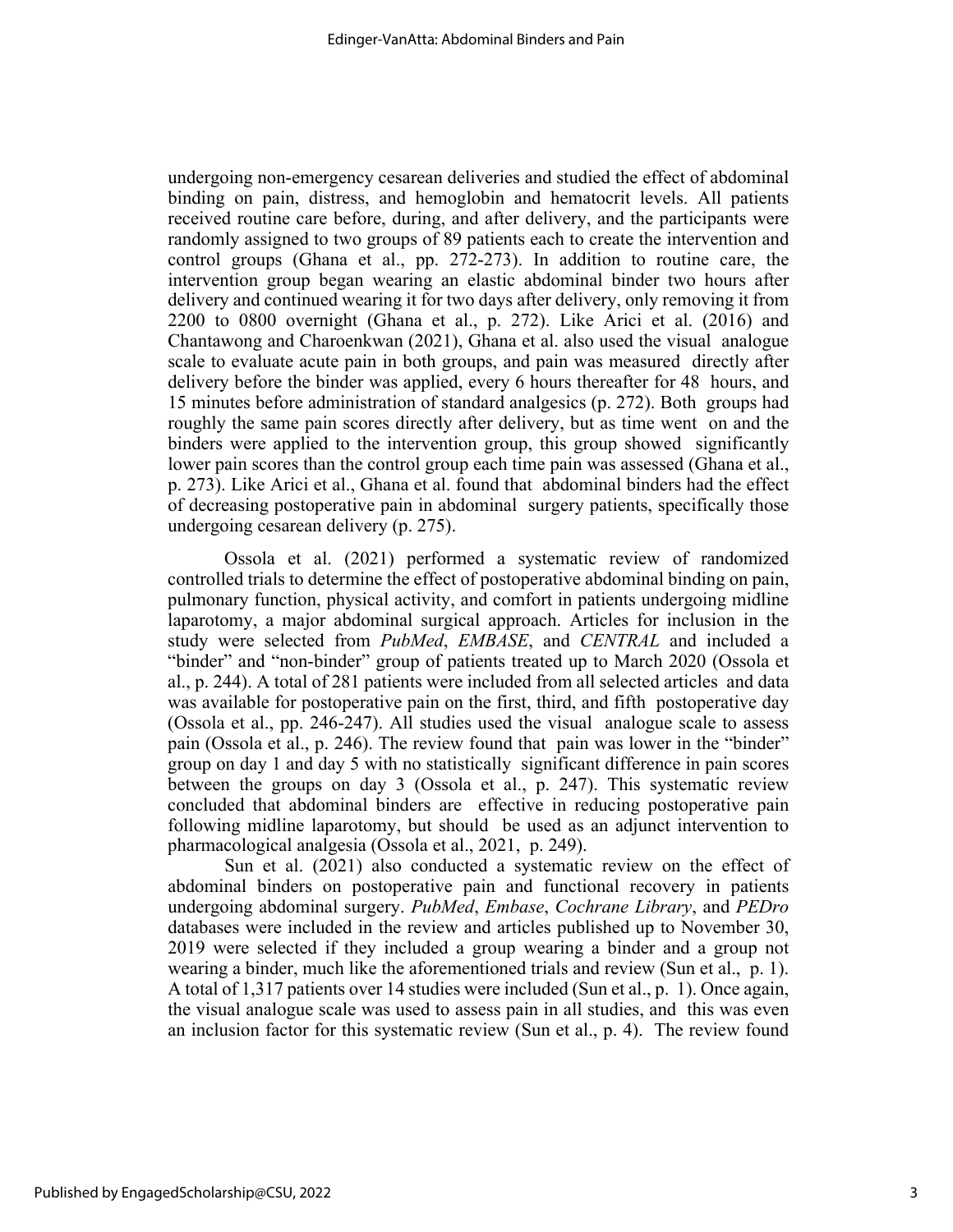heterogeneity between the selected trials, and upon subgroup analysis, noted that there were significant differences in pain improvement on postoperative day 1 with patients who had undergone cesarean delivery and those undergoing other types of abdominal surgery (Sun et al., pp. 5-6). Because of this heterogeneity, the results were inconclusive regarding the effect of abdominal binding on postoperative pain on the first postoperative day. However, some of the selected trials also presented data for postoperative day 2, 3, 4, and 7, and pain scores were significantly lower in the intervention groups on all of these days (Sun et al., pp. 6-7). Sun et al. concluded that abdominal binders do decrease postoperative pain in patients undergoing abdominal surgery, especially on the fourth postoperative day and later (p. 9).

All of the studies selected for this project assessed the effect of abdominal binding on postoperative pain following various types of abdominal surgery. Each of them randomly assigned patients to a "binder" or "non-binder" group and used the visual analogue scale to assess postoperative pain throughout the hospital stay. All of these studies concluded that elastic abdominal binders can attenuate postoperative pain in some capacity when worn during the postoperative period following abdominal surgery. There was some dissension to this finding, such as from Chantawong & Charoenkwan (2021), who only found this to be true in their 50 and over subgroup, and from Sun et al. (2021) who found most of the benefit to occur on or after the fourth postoperative day. However, the overwhelming result of this review is that abdominal binders do in fact improve postoperative pain in patients undergoing open abdominal surgery of any kind. It is this finding that guides the following proposed intervention.

## **Proposed Intervention**

Based on the findings of the above literature review, this project seeks to propose that abdominal binding be implemented in the postoperative care of all patients undergoing open abdominal surgery, unless contraindicated. At present, this intervention has certainly become more common, but its implementation is often patient- and facility-dependent. The overwhelming consensus from the above research is that abdominal binders can and should be adopted more universally to improve the chances of more successful pain management initiatives in the postoperative setting and, subsequently, decrease complications.

The planning of this change in practice begins with healthcare researchers, who will need to look for potential contraindications to abdominal binding to ensure this change is introduced safely. From there, planning will fall into the hands of nursing unit managers, who will be responsible for ensuring that their floors are stocked with abdominal binders in multiple sizes to accommodate each patient. Binders of varying materials should also be sourced to accommodate patients with textile allergies or sensitive skin. Implementation must be spearheaded by physicians, specifically the surgeons performing surgery on the patients included in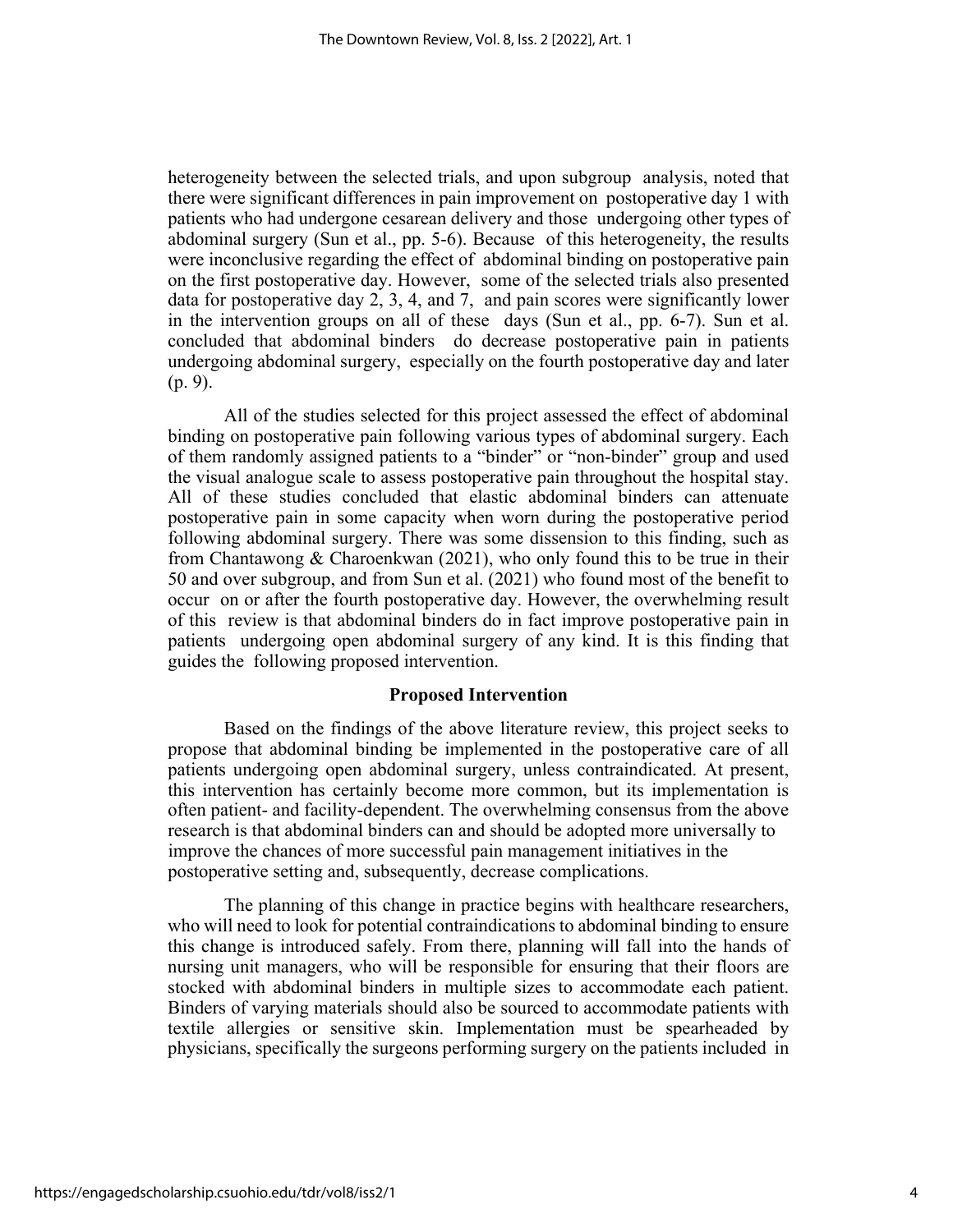this practice change. A written order from the physician regarding the appropriate size of the binder and the frequency and duration of binding will allow nursing staff to implement this intervention according to the patient's specific needs and physician orders. Unlicensed personnel and other patient care team members, such as physical and occupational therapists, will be responsible for monitoring the patient's condition while using the binder and reporting misuse and other abnormalities to the nurse. In addition to implementation, staff nurses will largely spearhead the evaluation of this intervention because they are often the ones assessing the patient's postoperative pain on the most regular basis. Findings from this evaluation will be reported back to physicians, who can use this information to further contribute to knowledge acquisition regarding the exact specifications that make binding most effective for each patient situation depending on the type of surgery and other factors.

Like with any change in practice, it is important to consider the barriers to implementing this proposal. For example, patients may be apprehensive of abdominal binders as it may seem counterintuitive to use such a constricting device for pain relief. Additionally, because there is little existing research about contraindications to the use of abdominal binding, a patient safety risk is posed by the risk of complications or adverse reactions that we are unaware of at this time. Another barrier is that abdominal binders pose the risk for skin breakdown if they are applied incorrectly, such as being wrapped too tightly or too loosely, or are not kept clean and dry. The solution to surmounting each of these potential setbacks is education: if physicians, nurses, unlicensed assistive personnel, and others in frequent contact with the patient are thoroughly educated on the benefits and effective use of the binder and are able to impart this knowledge to their patients, the implementation of this change is expected to go smoothly. Caregivers can overcome these barriers by teaching the patient about how the binder attenuates pain, what changes in condition are indicative of a possible complication or adverse reaction and how to respond, and how to bind safely and correctly.

Another barrier to implementing abdominal binding more universally is the cost that the purchase of these devices en masse would pose to healthcare facilities. At present, there are other, cheaper alternatives to binders that are already used routinely in the care of abdominal surgery patients. These include holding a pillow against the abdomen to splint the incision when performing postoperative activities such as coughing and deep breathing exercises or ambulation. In fact, it was this nursing intervention that inspired the use of abdominal binders in the first place, as both work by decreasing tension on the incision and subsequently preventing and alleviating pain. Despite the cost, it is important that healthcare budgeting committees prioritize abdominal binders over their cheaper or, in the pillow example, free alternatives. Abdominal binders were born from the need to improve on the splinting pillow, which can increase a patient's risk for falls by eliminating the use of one hand for steadying and detracting attention away from the activity at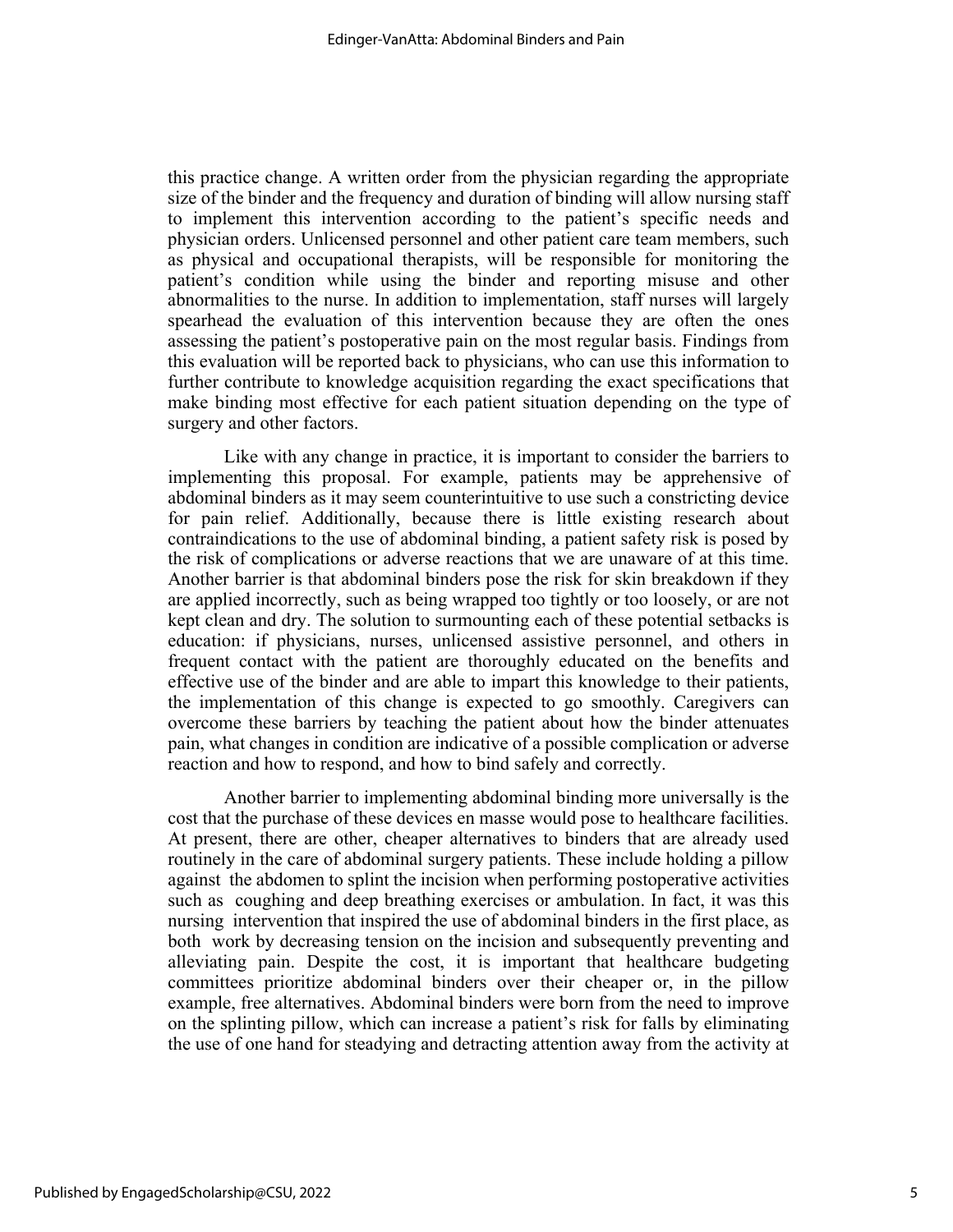hand, and do not provide a solution for semi-permanent incisional splinting in the way that abdominal binders do as a wearable device. This financial barrier to implementing the proposed intervention can be overcome by acknowledging the abdominal binder for its evidence-based advantages over cheaper alternatives and prioritizing its purchase in hospital budgets accordingly.

## **Conclusion**

As evidenced by this project, current literature suggests that the abdominal binder is an effective measure, in tandem with traditional postoperative interventions, to decrease postoperative pain in patients undergoing a variety of different open abdominal surgeries. As a result, it is the suggestion of this project that this intervention be universalized in the postoperative care of abdominal surgery patients in order to bolster the pain management response and subsequently improve patient satisfaction, reduce anxiety, improve rest during recovery, and increase compliance with essential postoperative activities as a means of decreasing complications. The effects of pain on a patient's time in the hospital are vast and can mean the difference between a speedy recovery and a prolonged course treating potentially fatal complications, so it is imperative that the healthcare community pursue evidence-based practices such as abdominal binding to keep this immense barrier to recovery at bay.

#### **References**

- Arici, E., Tastan, S., & Can, M. F. (2016). The effect of using an abdominal binder on postoperative gastrointestinal function, mobilization, pulmonary function, and pain in patients undergoing major abdominal surgery: A randomized controlled trial. *International Journal of Nursing Studies*, *62*, 108–117. https://doi.org/10.1016/j.ijnurstu.2016.07.017
- Chantawong, N., & Charoenkwan, K. (2021). Effect of Elastic Abdominal Binder on Pain and Functional Recovery Following Gynecologic Cancer Surgery: A Randomized Controlled Trial. *Medicina*, *57*(5), 481. https://doi.org/10.3390/medicina57050481
- Ghana, S., Hakimi, S., Mirghafourvand, M., Abbasalizadeh, F., & Behnampour, N. (2017). Randomized controlled trial of abdominal binders for postoperative pain, distress, and blood loss after cesarean delivery. *International Journal of Gynecology & Obstetrics*, *137*(3), 271–276. https://doi.org/10.1002/ijgo.12134
- Ossola, P., Mascioli, F., Coletta, D., Pizzato, M., & Bononi, M. (2021). Evidence on postoperative abdominal binding: A systematic review with meta analysis of randomized controlled trials. *The Surgeon*, *19*(4), 244–251.